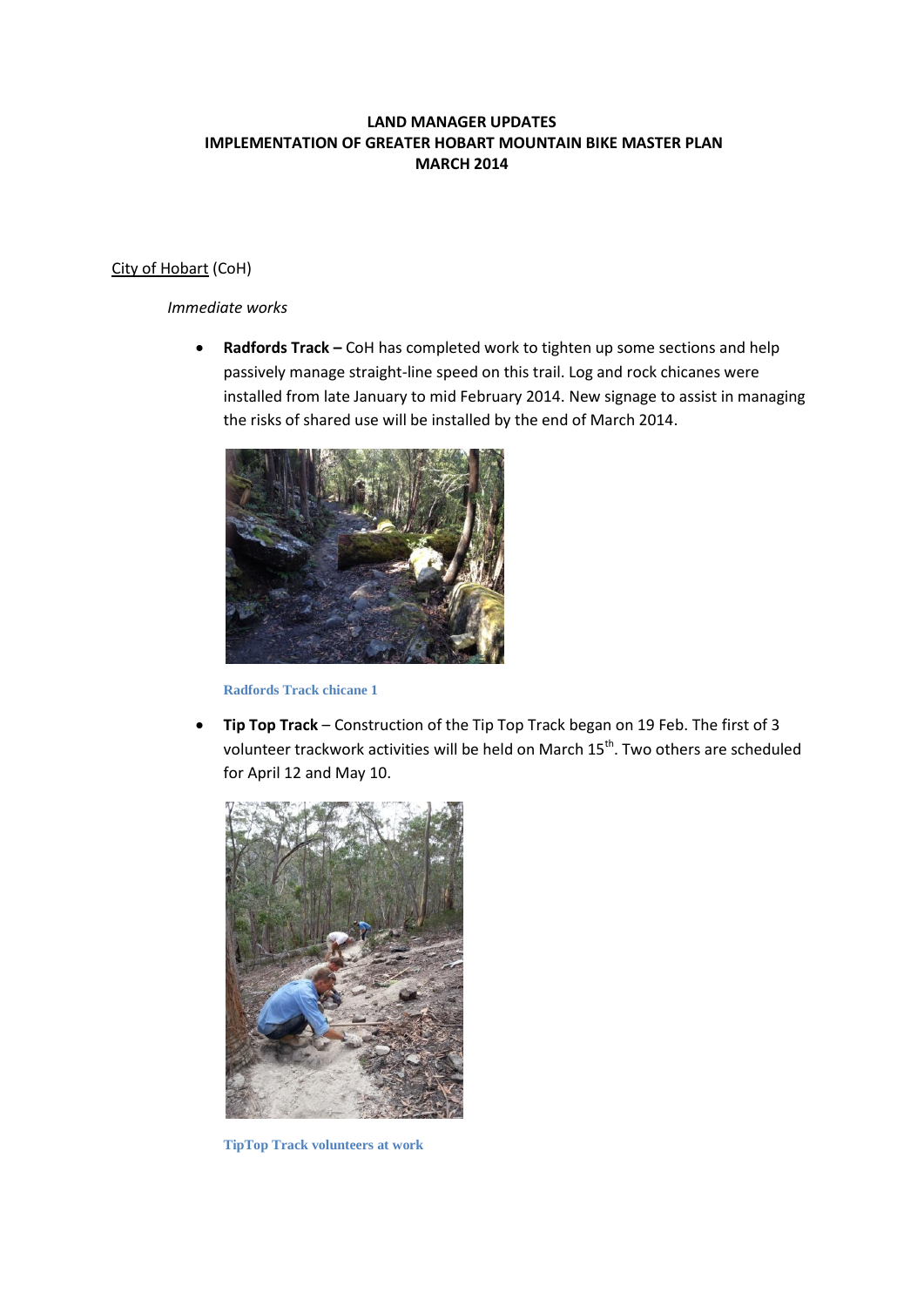- **Strickland Falls link –** CoH is hoping to pursue the missing link between Rivulet Track to Middle Island Fire Trail however budget was not provided for this project in 14/15. Hoping to pursue in 15/16
- **Chalet Downhill Track.** Planning works are currently on hold whilst a number of heritage challenges are clarified with the WPMT.
- **Middle Track (Radfords Track to Reservoir Trail) CoH has funding provided in the** 14/15 budget to undertake works to tighten up some sections and help passively manage straight-line speed on this trail, and improve drainage. **This depends on the WPMT doing its social values assessment, and providing a Works Permit. If the social values assessment is not done soon, Council will not be able to begin this work and the funding will be diverted to other projects.**
- **Fern Tree Park to Pillinger Drive –** CoH has funding provided in the 14/15 budget to undertake works which will tighten up some sections and help passively manage straight-line speed on this trail, andimprove drainage. **This depends on the WPMT doing its social values assessment, and providing a Works Permit. If the social values assessment is not done soon, Council will not be able to begin this work and the funding will be diverted to other projects.**
- **S56 –** CoH has funding provided in the 14/15 budget to undertake work to repair and formalise this track. **This will now require a Planning Permit from the Council.**

## **CoH Track upgrade works completed**

#### **Knocklofty Reserve Summit loop**

new track section built on the summit loop in Knocklofty Reserve to provide for shared use



**New Knocklofty Summit loop section ready for shared use**

**Huon Rd – Waterworks track chicanes installed**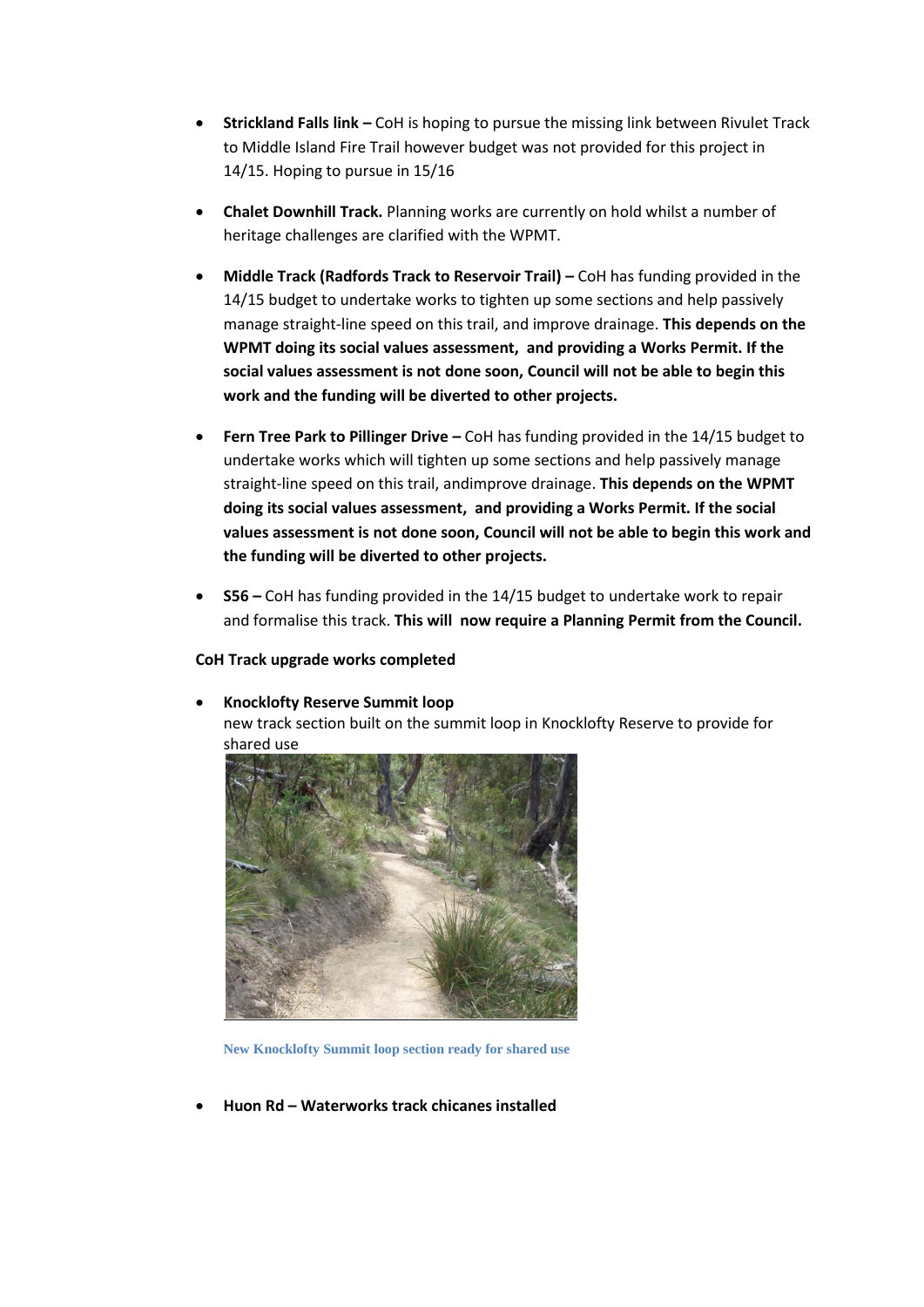

#### **Huon Rd - Waterworks track chicanes installed**

**Pipeline track from Halls Saddle – McDermotts Saddle signage**



**New Shared use section on Pipeline from Halls Saddle – McDermotts Saddle**

## Kingborough Council (KC)

- **Kingborough MTB Park** there has been no further work at the MTB park. Council is aware of some simple maintenance requirements, however these are yet to be done. We have been unsuccessful in obtaining funds to build Stage 2.
- **Alum Cliffs Track** Although the Alum Cliffs Track signage says that it is not a bike trail, there are no actual by laws/council decisions that have brought this on. It is just signage. Council have recently completed the short (but steep) section of the trail from the Taronga Rd end of the track to the Shot tower carpark. This link presents an opportunity to develop the track into a shared use track that has benefits as a commuting route as well as a recreational route. The Greater Hobart MTB Masterplan recommends that investigations be made into the development of the Alum Cliffs Trail into a shared use trail. An option is to identify areas which can be modified for bikes and undertake a trial. The trail has the potential for family rides and a commuting route – line of sight is the main issue. The Steering Group expressed interest in exploring the issues and opportunities.

Clarence City Council (CCC)

*Immediate works*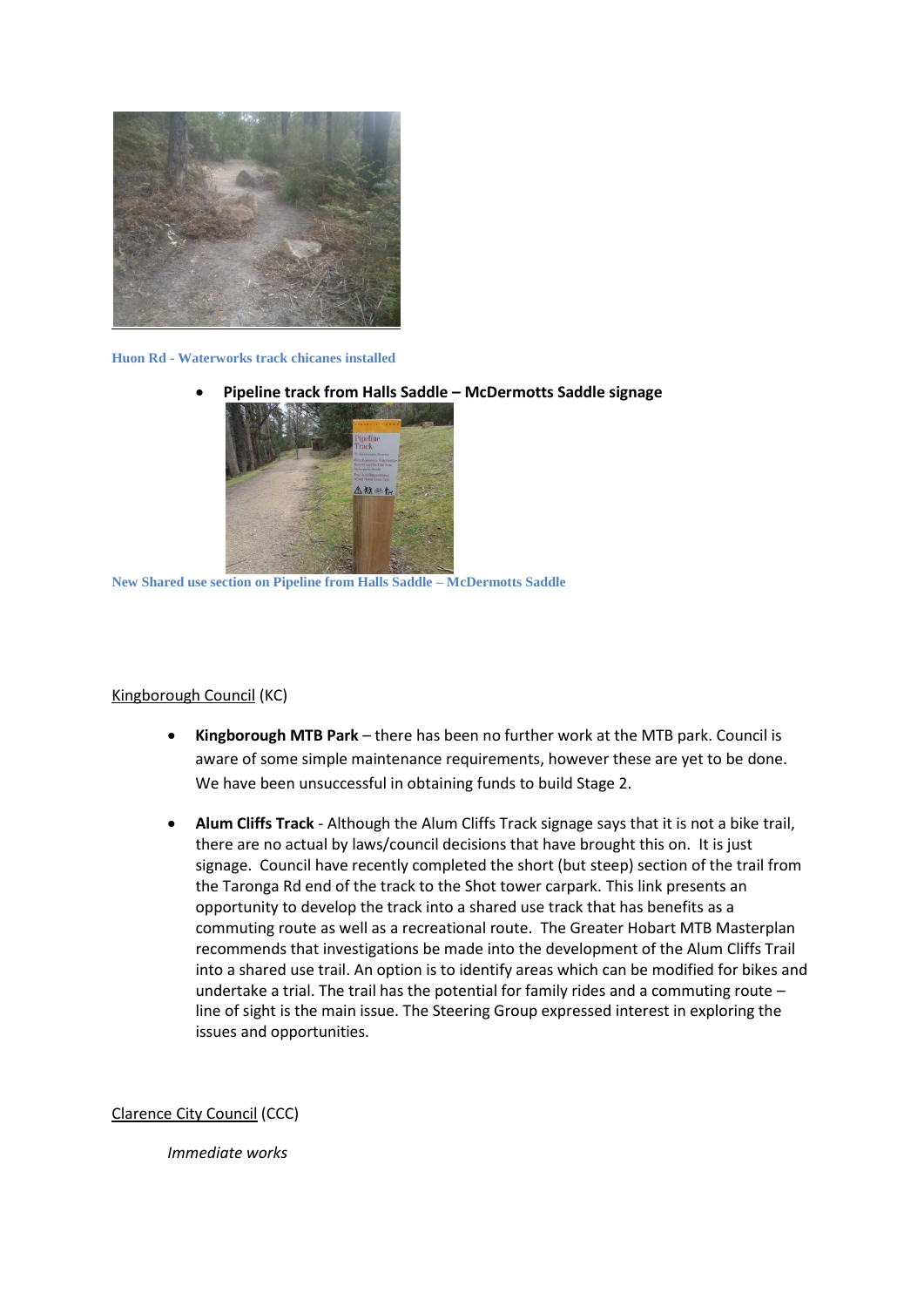- **Pilchers Hill** The Pilchers Hill Circuit Track will be upgraded.
- **Clarence MTB Park**  Weed management is a priority
- **Rosny Hill**. The circuit track around Rosny Hill has been upgraded and completed. This is an easy beginner level track. A submission will be made in the CCC budget to improve the carparking area at the beginning of the track. Signage will be installed shortly.

# *Planning works*

- **Pilchers Hill.** A new track alignment in Pilchers Hill Reserve has been identified which would go from the Geilston Creek Circuit Track to the top of Pilchers Hill. A link track from Pilchers Hill Reserve to the Meehan Skyline has also been identified but will require negotiation with a landowner before the track can be constructed.
- **Tangara Trail –** A Roscommon Recreation Plan is being developed which identifies new trail connections around the perimeter of Roscommon in Lauderdale which would provide improved links between Seven Mile Beach and Lauderdale. Subdivision applications in the Acton area may result in new trail connections to Mt Rumney and Belbins Road from the Tangara Trail in Acton Park. Signage is progressing on the Tangara Trail - drainage and realignment of some sections will be undertaken next financial year.
- **Meehan Range** An online survey has been carried out with 190 responses. Results are being collated for the Strategic Plan which is being coordinated by Dirt Art. A trail inventory is being done and a report will be prepared. From there concept trail alignments for extended mountain bike opportunities in the area will be developed and presented to stakeholders for feedback.
- **Grass Tree Hill Rivulet Track** –an MTB track has been included in the Reserve Activity Plan.

# Glenorchy City Council (GCC)

## *Immediate works*

 **Glenorchy MTB Park – maps and signage–** signage and trail map for Glenorchy MTB Park should be completed before the end of June. Downloadable PDF map, link to Google map/google earth of trails, on ground signage of all trails, 3 recommended loop trails for beginner and intermediate riders. There is now a link available on the GCC website to an interactive map of the Glenorchy MTB park: [http://www.gcc.tas.gov.au/content/Glenorchy\\_Mountain\\_Bike\\_Park.GCC?ActiveID=](http://www.gcc.tas.gov.au/content/Glenorchy_Mountain_Bike_Park.GCC?ActiveID=1321) [1321](http://www.gcc.tas.gov.au/content/Glenorchy_Mountain_Bike_Park.GCC?ActiveID=1321)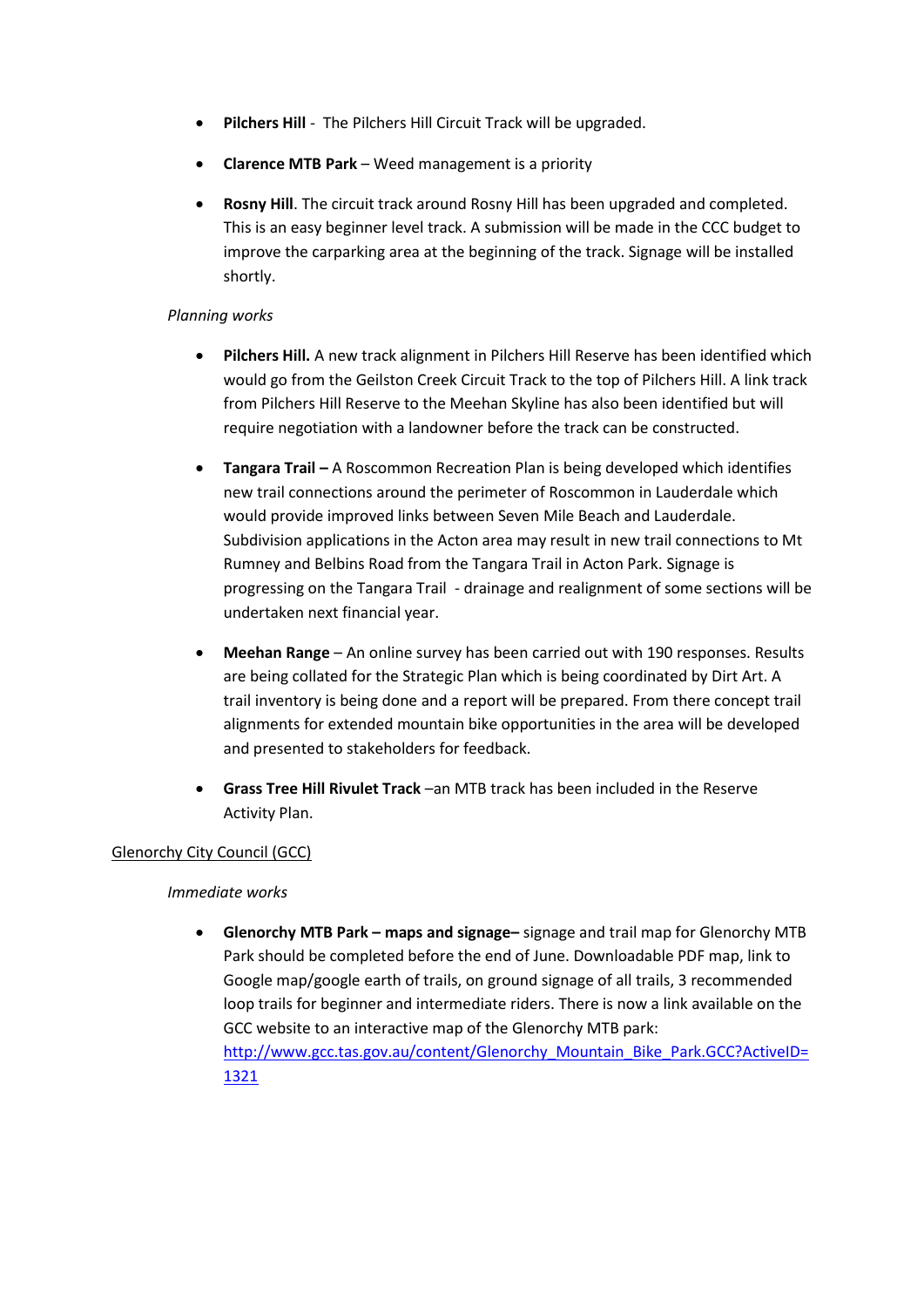

#### **Glenorchy MTB Park signage to be replaced**

- Upgrade of **Knights trail** to beginner/green circle standard**.**
- More work scheduled to improve erosion issues on **Green Corps section of NS track,**  over the month of April. Riders are asked to take care on this section of track whilst the works are being undertaken.

#### Wellington Park Management Trust (WPMT)

- **West Wellington Multi Day Track** economic feasibility study released. Further assessment of the recommendation for an "Epic" mountain bike track around Mt Wellington to be undertaken (due June 2014).
- **Wellington Park Management Plan 2013** came into effect on 1 January 2014.
- **HCC Works Permit request to convert a number of tracks in Wellington Park to multi-use.** - No progress. Continued frustrations of the committee expressed over the lack of progress on these assessments by the WPMT considering the requests were submitted to them 2-years ago. The CoH has funding allocated to these projects which will be lost/redirected if no action is undertaken.
- **Work on Radfords track to slow bike speeds –** almost complete
- **Strickland Falls link and Chalet Downhill track –** no change
- **Middle Track and Fern Tree Park to Pillinger Drive link –** no progress with social values assessment
- **•** Ongoing monitoring of shared use and walking tracks one instance of a rider on a walking track (Cascade Track) detected since last meeting
- **Illegal trackwork:** Grays Fire Trail-Pipeline. Discovered a steep and hairy Freeride/DH track in November. HCC tracks unit closed it off end November
- **Informal Tracks –** Upper Luge. Close-off works were gradually undone by users, mostly walkers, to the point that bikes were returning. Tracks unit went in again to reinstate close off in December.